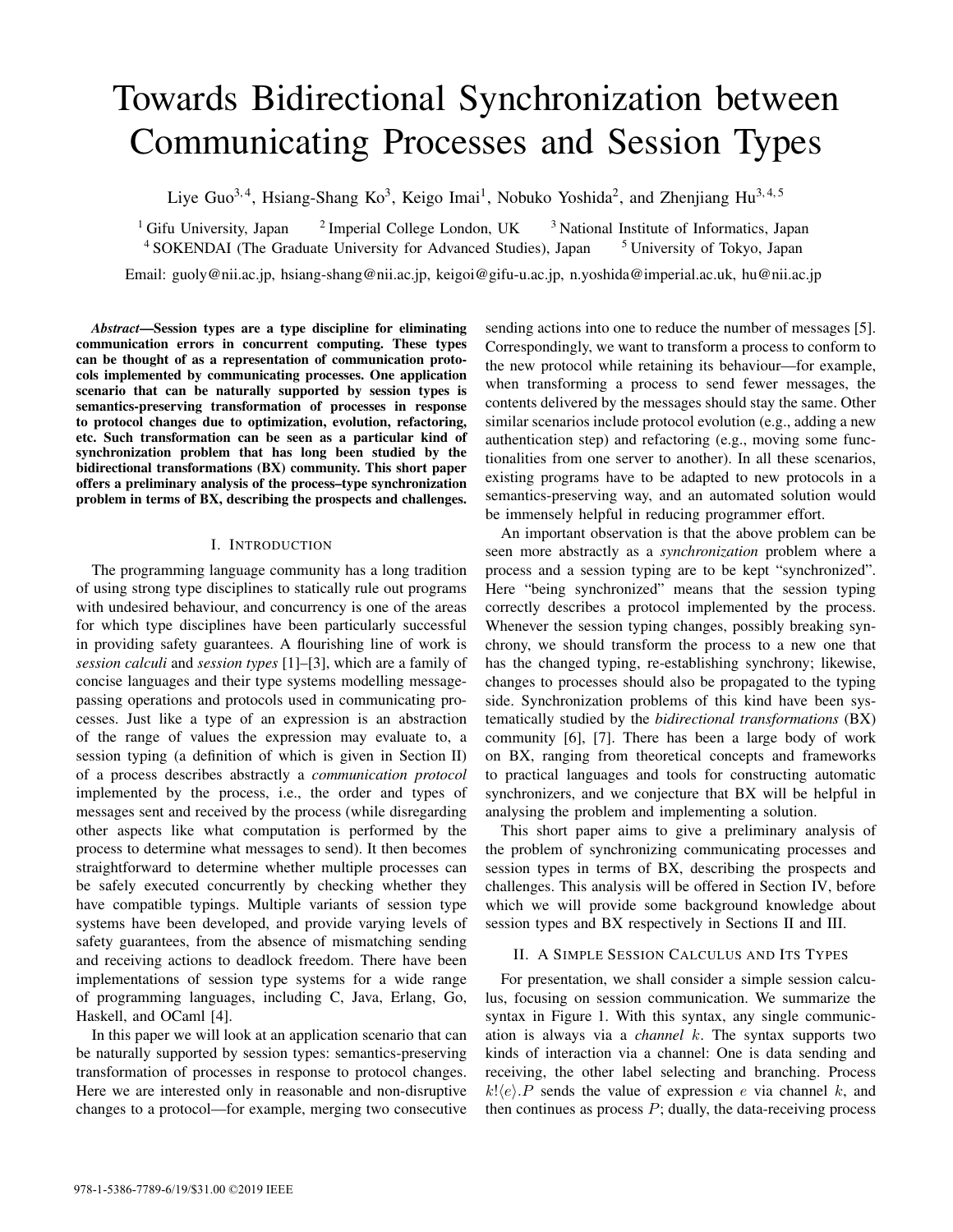| $P$ | $:=$                                        | $k! \langle e_1, \ldots, e_n \rangle$ . $P$ | data sending |
|-----|---------------------------------------------|---------------------------------------------|--------------|
| $ $ | $k^2(x_1, \ldots, x_n)$ . $P$               | data receiving                              |              |
| $ $ | $k \cdot l$ . $P$                           | label selecting                             |              |
| $ $ | $k \cdot l_1 : P_1   \cdots   l_n : P_n \}$ | label branching                             |              |
| $ $ | $i$                                         | label branching                             |              |
| $ $ | $i$                                         | conditional                                 |              |
| $ $ | inact                                       | inaction                                    |              |
| $e$ | $\therefore$                                | $x$                                         | variable     |
| $ $ | $n$                                         | number                                      |              |
| $ $ | $e_1$ $op \, e_2$                           | binary operation                            |              |

Figure 1. Communicating processes

should have form  $k?(\mathbf{x})$ . P, which receives a value via channel *k* and binds it to variable *x*, and then continues as process *P*, in which x may occur free. Process  $k \triangleleft l$ . P sends *label l* via channel  $k$ , and then continues as process  $P$ ; dually, process  $k \triangleright \{l_1 : P_1 \parallel \cdots \parallel l_n : P_n \}$  receives a label  $l_i$  among  $l_1, \ldots, l_n$  via channel *k*, and then continues as process  $P_i$ . All communications are synchronous. Besides, we include the standard conditional construct if-then-else and let inact denote the lack of action.

As a concrete example, we can define the following process, the *addition/negation server:*

$$
k?(x).k \blacktriangleright \{\text{add}: k?(y).k! \langle x + y \rangle.\text{inact} \}
$$

$$
\parallel \text{neg}: k! \langle 0 - x \rangle.\text{inact} \}
$$

This process first receives via channel *k* a number *x* and one of the labels add and neg, then continues according to the label received: If the label is add, the server still needs another addend to finish the addition, so it will receive another number *y* and then send the sum of *x* and *y* back; on the other hand, nothing else is required to find the negation of *x*, so the server will simply send the negated value back if the label received is neg. We can also define two clients communicating with the addition/negation server:  $k! \langle 42 \rangle$ *.k*  $\triangleleft$  add*.k*! $\langle 43 \rangle$ *.k*?(*z*)*.inact asks for the sum of 42 and* 43, and  $k! \langle 42 \rangle \cdot k \triangleleft n$ eg.k? $(z)$ *.inact the negation of 42.* 

Session types can ensure type-error and communicationerror freedom for session calculi. For our session calculus, we introduce the session types as shown in Figure 2. The intuition here is that a session type reflects the process's behaviour in a concise fashion. We formalize this idea with the typing rules in Figure 3. In the type system, Γ is an *environment* that keeps track of the types of variables, and  $\Delta$  a *session typing*, which keeps track of the session types of channels. (That is, session types are types of channels, and session typings are types of processes.) And *·* is used to extend both environments and session typings. There are two kinds of judgement:  $\Gamma \vdash e : S$ is a judgement one would expect in a programming language's type system, and  $\Gamma \vdash P \triangleright \Delta$  is read as "under environment" Γ, channels to which process *P* refers are typed by ∆". Each typing rule in Figure 3 is read as "if all the judgements above the line hold, then the judgement below also holds".

$$
T \begin{array}{rcl}\nT & ::= & |[S_1, \ldots, S_n]; T \quad \text{data sending} \\
 & & | & ?[S_1, \ldots, S_n]; T \quad \text{data receiving} \\
 & & | & \oplus \{l_1 : T_1, \ldots, l_n : T_n \} \quad \text{label selecting} \\
 & & & \& \{l_1 : T_1, \ldots, l_n : T_n \} \quad \text{label beginning} \\
 & & | & \text{end} \quad \text{is} \\
S & ::= & \text{num} & \text{number} \\
 & & | & \text{bool} & \text{boolean}\n\end{array}
$$

### Figure 2. Session types

$$
\frac{\Gamma \vdash e_i : S_i (i = 1, ..., n) \qquad \Gamma \vdash P \triangleright \Delta \cdot k : T}{\Gamma \vdash k! \langle e_1, ..., e_n \rangle \cdot P \triangleright \Delta \cdot k : [[S_1, ..., S_n]; T \qquad \text{SEND}
$$
\n
$$
\frac{\Gamma \cdot x_1 : S_1 \cdots x_n : S_n \vdash P \triangleright \Delta \cdot k : T}{\Gamma \vdash k? \langle x_1, ..., x_n \rangle \cdot P \triangleright \Delta \cdot k : ?[S_1, ..., S_n]; T} \text{RCV}
$$
\n
$$
\frac{\Gamma \vdash P \triangleright \Delta \cdot k : T_i}{\Gamma \vdash k \blacktriangle l_i \cdot P \triangleright \Delta \cdot k : \bigcirc \{ l_1 : T_1, ..., l_n : T_n \} } \text{SEL}
$$
\n
$$
\frac{\Gamma \vdash P_i \triangleright \Delta \cdot k : T_i (i = 1, ..., n)}{\Gamma \vdash k \blacktriangleright \{ l_1 : P_1 \mid \dots \mid l_n : P_n \} } \text{BR}
$$
\n
$$
\triangleright \Delta \cdot k : \& \{ l_1 : T_1, ..., l_n : T_n \}
$$
\n
$$
\frac{\Gamma \vdash e : \text{bool} \qquad \Gamma \vdash P_1 \triangleright \Delta \qquad \Gamma \vdash P_2 \triangleright \Delta}{\Gamma \vdash \text{if } e \text{ then } P_1 \text{ else } P_2 \triangleright \Delta} } \text{IF}
$$
\n
$$
\frac{\Gamma \vdash e : \text{bool} \qquad \Gamma \vdash P_1 \triangleright \Delta}{\Gamma \vdash \text{inact} \triangleright \Delta} \text{INACT}
$$



One can see the *duality* of sending–receiving and label selecting–branching actions in the definition of processes, and this duality can be cleanly expressed in session types. Indeed, a pair of processes that can communicate with each other ought to have session typings that are dual to each other. For example,

$$
k: ?[num]; \& \{ add: ?[num]; ![num]; end, \\neg: ![num]; end \}
$$

and

$$
k:![num]; \oplus \{ add:![num]; ?[num]; end,
$$
  
neg: ?[num]; end \n(1)

are session typings of the addition/negation server and its clients defined above, respectively. The converse is also true, which is guaranteed by the type system. The type system does not, however, guarantee some other important properties (such as deadlock freedom) in concurrent computing.

As a final remark, the session calculus defined in this section together with its session types is simplified, compared to session calculi normally defined in the literature (e.g., Honda et al.'s original paper [2]). The session calculus we consider does not, for example, allow creation of new channels. All channels used are presumed to be created beforehand and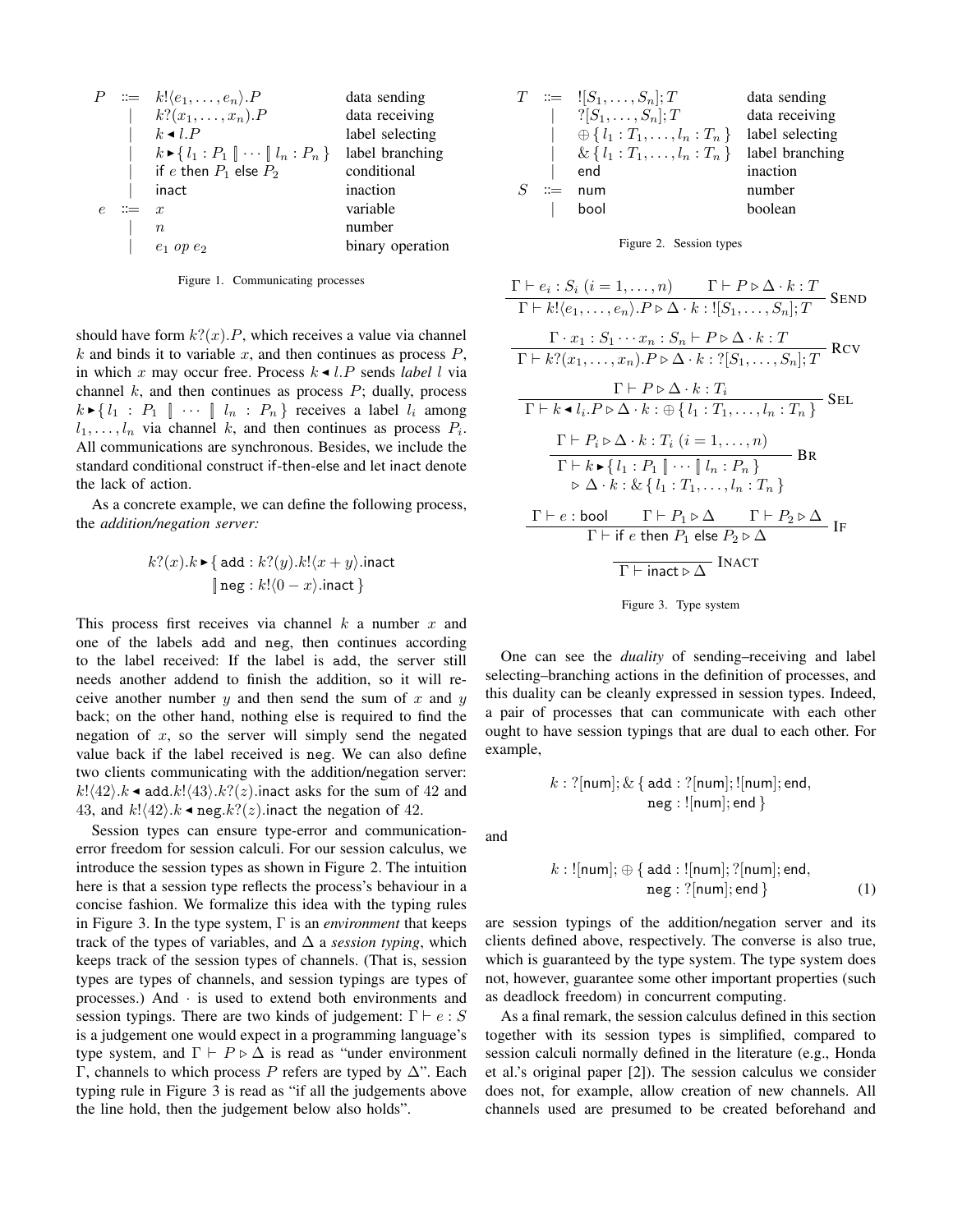universally accessible. Also, our session calculus forbids transferring channels from a process to another. This operation, usually called *delegation* in session calculi, requires a different treatment from data sending and receiving, and are thus omitted to simplify the presentation. Finally, our session calculus lacks constructs supporting recursion, making it impossible to express some more realistic processes such as one that may stay live and communicating with others forever.

## III. BIDIRECTIONAL TRANSFORMATIONS (BX)

In this paper, we use specifically *asymmetric lenses* as our model of bidirectional transformations. An asymmetric lens consists of two unidirectional transformations: The forward transformation, dubbed *get*, maps a set *S* to another set *V*, and the backward transformation, dubbed *put*, maps  $V \times S$ to *S*. Elements of *S* and of *V* are called *sources* and *views*, respectively. The forward and backward transformations are required to satisfy the two *well-behavedness laws*:

| $get(put(v, s)) = v$ | (Correctness)     |
|----------------------|-------------------|
| $put(get(s), s) = s$ | (Hippocraticness) |

We can regard asymmetric lenses as solutions to a particular kind of synchronization problem between sources and views. In BX terminology, a (binary) synchronization problem is specified by a *consistency relation* between two pieces of data, and solved by *synchronizers* that, whenever one piece of data changes, update the other to restore the consistency relation [8]. In the asymmetric setting, when the source changes, we recompute the view with *get* to restore consistency; when the corresponding view  $v$  of a source  $s$  has changed to  $v'$ , the change in the view may be propagated back to the source by *put*, that is, we obtain a new source  $s' = put(v', s)$ . This backward propagation should, of course, restore the source– view consistency, which means that  $get(s') = v'$  should hold and is guaranteed by the correctness law. When the change in the view is nil, that is,  $v' = v$ , there is nothing to be propagated back. In this special case, we expect  $s' = s$ , which is guaranteed by the Hippocraticness law. Asymmetric lenses can be seen as a framework for coping with synchronization problems in which the consistency relation is *functional* [9], which means that there cannot be multiple views consistent with a single source. One important property of asymmetric lenses and thus of this problem-solving framework is that there is always at most one forward transformation with which an arbitrary backward transformation can form an asymmetric lens [10]. In other words, an asymmetric lens is determined solely by *put*.

If we let sources be processes defined in Section II and views session typings, the forward transformation should naturally infer typings for processes. More importantly, when session typings have been altered, the changes may be propagated back to processes by the backward transformation. Asymmetric lenses as a framework can thus offer a new means to reason about process–type relationships.

## IV. ANALYSIS OF THE SYNCHRONIZATION PROBLEM

We are ready to discuss the synchronization between communicating processes and session types now. Below let us consider two kinds of protocol change studied by Sivaramakrishnan et al. [5] for reducing the number of messages.

- *•* The first transformation is *batching*: Two (or more) consecutive sending actions on the same channel can be combined into a single one that transmits all data at once. This kind of protocol change can be described by changing the type of the channel, for example, from ![num]; ![num]; *T* to ![num*,* num]; *T*.
- *•* The second transformation is *choice lifting*: When a sending action is followed by a label selecting action on the same channel, the latter action can be performed first. For example, typing (1) can be changed to:

$$
k: \oplus \{ \text{ add} : ![num]; ![num]; ?[num]; \text{end}, \\neg : ![num]; ?[num]; \text{end} \}
$$

Choice lifting by itself does not reduce the number of messages, but may lead to more opportunities for batching. For example, in the add branch above, the originally separated sending actions become adjacent and amenable to batching, and we can further optimize the above typing to:

$$
k: \oplus \{ \text{ add} : ![num, num]; ?[num]; \text{end},
$$
  
neg : ![num]; ?[num]; end \n(2)

Sivaramakrishnan et al. approached the problem by analysing the session typing of a process for optimization opportunities, and then compiling the process to run on top of a runtime system, which handles the actual communication with the environment in accordance with the optimized protocol, and relays the messages to the process in accordance with the original protocol. With BX, we pursue a different approach: We will construct a synchronizer to modify the process to follow the optimized protocol directly. This approach can help to avoid the cost and complication of a runtime system, eliminate the need to maintain the old process that follows the original protocol, and offer correctness guarantees (BX wellbehavedness in particular). On the other hand, since this kind of transformation changes the protocol, we have to modify (the code of) all processes involved, which may or may not be possible. For example, after optimizing the client typing to (2), we also need to invoke the synchronizer on the server and the dual typing of (2)

$$
k: \& \{ add: ?[num, num]; ![num]; end, \newline neg: ?[num]; ![num]; end \}
$$

so that the server and clients can keep working together.

Let us assume that the synchronizer we are going to construct is an asymmetric lens, for which the source set is processes and the view set is session typings. (We will revisit this assumption at the end of this section.) It suffices to consider the *put* direction of this lens, which takes a (possibly optimized) session typing and a process as input and returns a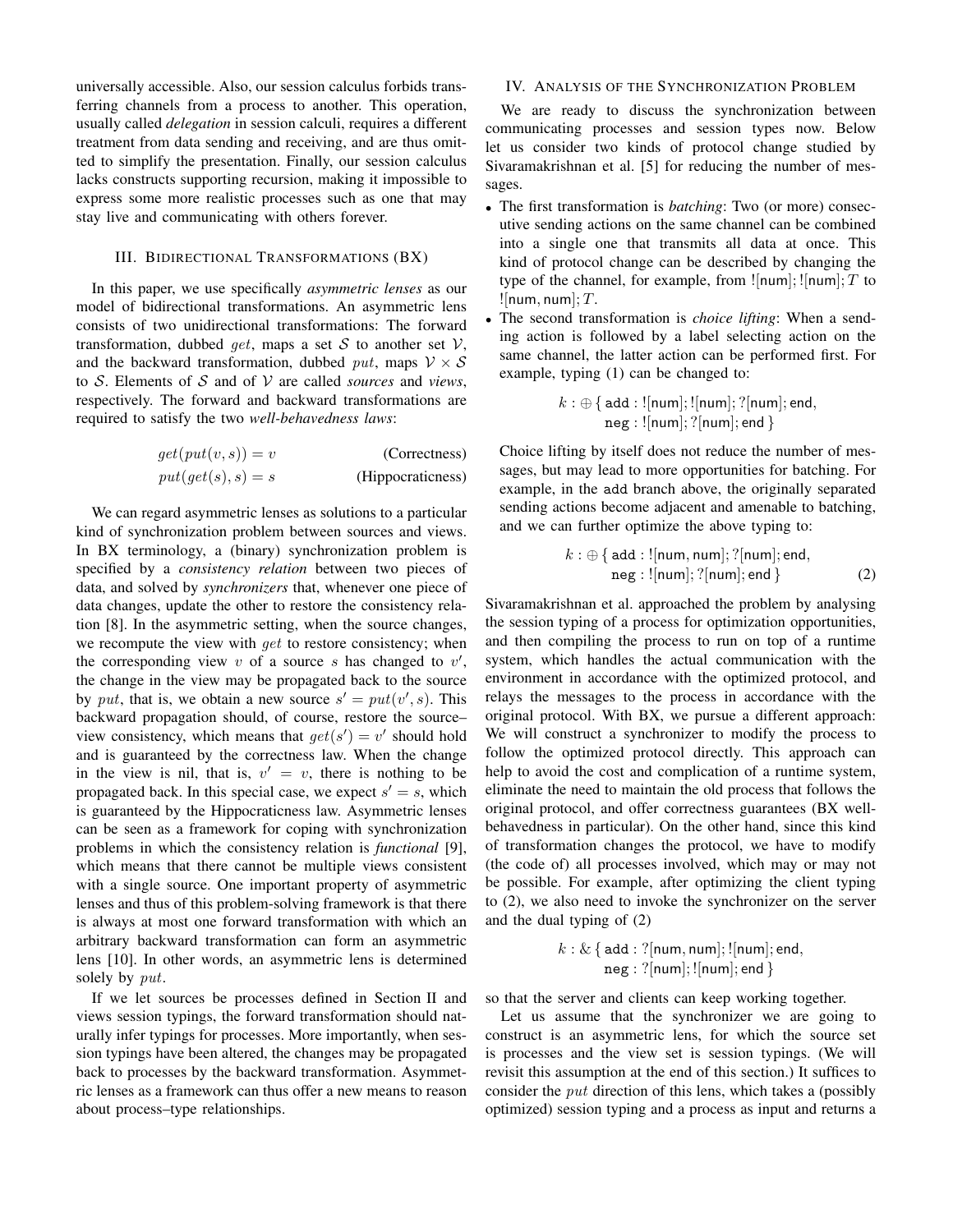transformed process. Sometimes what the *put* transformation does can be straightforward—for example, when the view is

$$
\Delta \cdot k : [[num, num]; T \tag{3}
$$

and the source is

$$
k!\langle 42 \rangle.k!\langle 43 \rangle.P \tag{4}
$$

(for some  $k$ ,  $P$ ,  $\Delta$ , and  $T$ ), then it is clear that we should perform a batching to transform the source into *k*!*⟨*42*,* 43*⟩.P*, and then continue to synchronize *P* with  $\Delta \cdot k : T$ .

However, processes in general have more complicated structures than session types, and we should be able to deal with patterns other than direct correspondences like the above one. For example, given the same view (3), the source that we want to synchronize may instead be

$$
k! \langle 42 \rangle
$$
.  
if *b* then  $k! \langle 43 \rangle P_1$  else  $k! \langle 44 \rangle P_2$ 

In this case, we should first distribute  $k! \langle 42 \rangle$  into the two branches of the if-expression

if *b* then 
$$
k! \langle 42 \rangle.k! \langle 43 \rangle.P_1
$$
 else  $k! \langle 42 \rangle.k! \langle 44 \rangle.P_2$ 

before we can perform batching on both branches and go on to transform  $P_1$  and  $P_2$ . This distribution of sending operations into branches of if-expressions is also important for choice lifting, since processes usually make label selections dynamically with if-expressions. For example, given a source

$$
k! \langle 42 \rangle
$$
.  
if *b* then  $k \triangleleft l_1.P_1$  else  $k \triangleleft l_2.P_2$ 

and its view

$$
\Delta \cdot k : ![num]; \oplus \{l_1 : T_1, l_2 : T_2\}
$$

which is changed to

$$
\Delta \cdot k : \oplus \set{l_1 : ![\mathsf{num}]; T_1, l_2 : ![\mathsf{num}]; T_2}
$$

we see that what we need to perform is a choice lifting, which is done essentially by swapping the order of  $k! \langle \ldots \rangle$  and  $k \triangleleft$  ..., but this swapping cannot take place before  $k! \langle 42 \rangle$  is distributed into the branches of the if-expression. When we scale up and try to deal with more realistic process languages, we will need more auxiliary transformations of this kind, and these auxiliary transformations will be more complicated.

There is another more aggressive kind of auxiliary transformation that we can consider but must be more cautious about: rearranging actions on different channels. Consider batching again. Given the source

$$
k!\langle 42 \rangle.k' ?(x).k!\langle 43 \rangle.P_1 \tag{5}
$$

and the view (3), it might be tempting to swap *k*!*⟨*42*⟩* with  $k'$ ? $(x)$  so that the former can be merged with  $k$ ! $\langle 43 \rangle$ . But this may be too aggressive since the swapping may not be able to be propagated to other processes—this process may interact with, say, the following process

$$
k?(x).k'!\langle x \rangle.k?(\mathfrak{y}).P_2
$$

in which we cannot swap the corresponding receiving and sending operations. This example reveals two problems: First, an invocation of the synchronizer may not succeed—we have seen that, with the same view (3), the synchronizer can succeed for source (4) but not source (5). Therefore we need to switch to a revised definition of well-behaved lenses that takes partiality into account [11], and to make the behaviour of the synchronizer predictable, we should give a characterization of the synchronizer's domain, i.e., those pairs of source and view the synchronizer can successfully handle. Second, multiple invocations of the synchronizer to bring a set of processes to follow a new protocol must be coordinated to achieve more aggressive transformations. In the example above, if we know that there is no dependency between the receiving and sending actions in the other process, then we can perform the swapping on both processes. This will complicate the characterization of the synchronizer's domain though.

All these transformations should preserve the original functionality of the process in some sense; formally stating this preservation turns out to be another interesting problem. Preservation in general is some kind of equivalence—we want to say that the original and transformed processes have the same behaviour in some suitable sense. The usual way to say two processes have the same behaviour is the notion of bisimulation [12], which basically says that both processes can continue to match each other's moves with identical moves. This is too strong in our case, however, since batching, choice lifting, and rearranging actions on different channels all make a transformed process send and receive messages in a different way from the original process. We thus need to explore a weaker version of bisimulation, and prove that the synchronizer establishes this weaker bisimulation between the original and transformed processes.

Finally, let us get back to the assumption that the synchronizer is an asymmetric lens. As we explained in Section III, to use an asymmetric lens to solve a synchronization problem, the consistency relation should be functional. For our particular synchronization problem, this means that every process has at most one typing. However, this is not the case for the standard typing relation (Figure 3). For example, the process  $k \triangleleft l$  *l*.inact can have any typing of the form  $\Delta \cdot k : \oplus \{l : \text{end}, \dots\}.$ Here are some possible ways out: We can enrich the syntax of session types such that it is capable of expressing "most general types", which are types that can be specialized to any other types that a channel can have; this will complicate the type structure, though. We can insist that a process can only have a "most precise" typing with no redundant information  $k : \bigoplus \{l : \text{end}\}\$  for the example above; this, however, will require the introduction of subtyping. We can instead treat the synchronization problem as a symmetric one [13], [14], where the consistency relation does not need to be functional; however, bidirectional programming in the symmetric setting is much less explored, with the most reliable way still being constructing a symmetric lens in terms of two or more asymmetric lenses [15], [16], which can be cumbersome. Some initial experiments will be necessary for determining which is the best way to go.